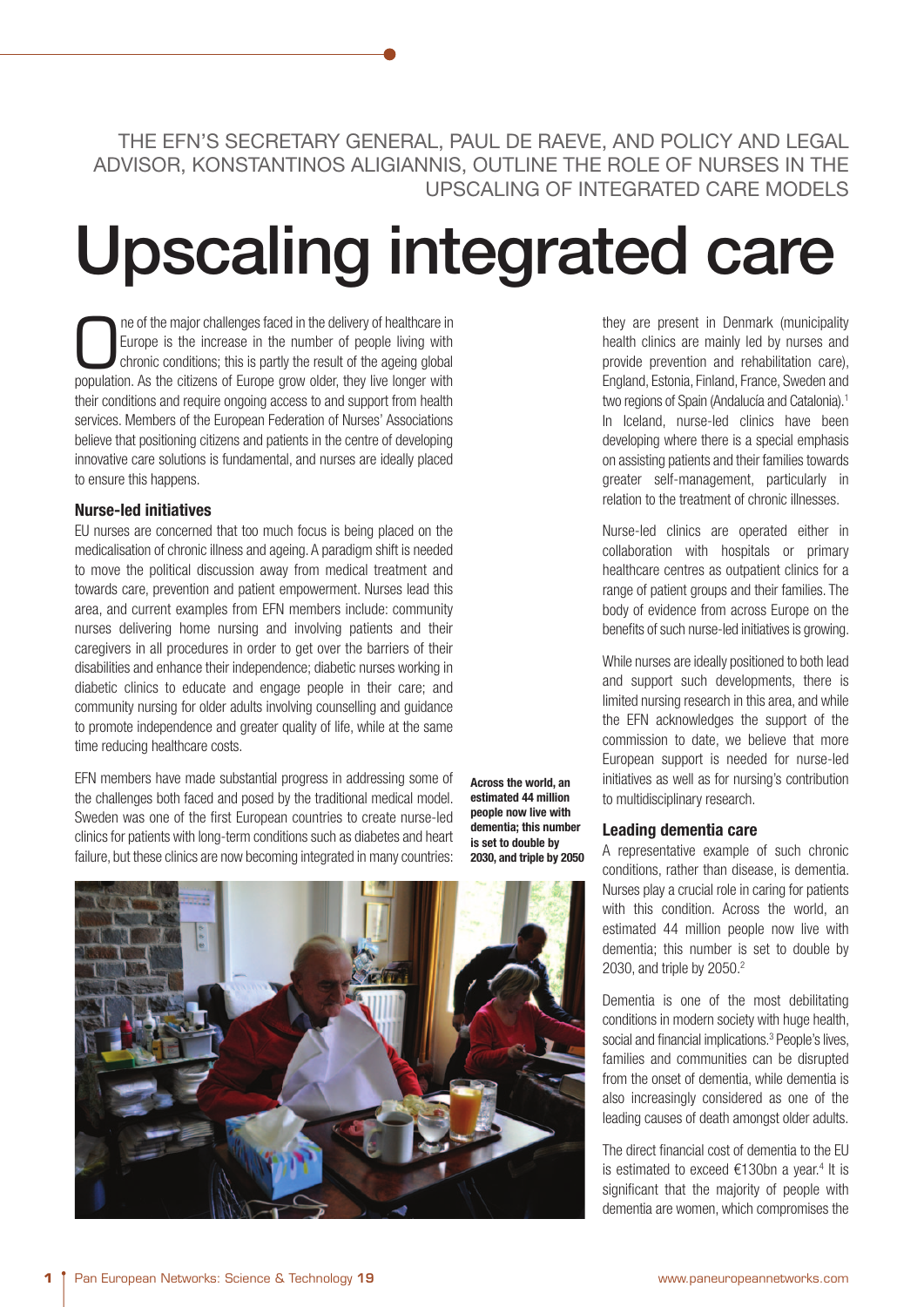caring capacity of society. In the EU, more than seven million people suffer from dementia, with five million being women.<sup>5</sup> While substantial, these figures considerably underestimate the scale of the issue because dementia continues to remain under-diagnosed in the EU today.6

Governments need to continue to develop strategies that deal with dementia holistically, focusing on prevention and risk reduction, as well as on the provision of quality care for people with dementia and their families. The three million nurses deployed across 35 countries in Europe, represented through the EFN, are in a unique and privileged position of having direct access to the daily care needs of people with dementia, and having a key role to play both in managing and preventing this condition. Nurses' unique insight into the patient conditions and familiarity with people's social and family contexts enables them to form a comprehensive assessment and to develop a more holistic picture of needs that form the input for 'personalised care'.7 Policy makers and researchers should recognise this.

Nurses have unparalleled access to people's care plan and treatment profiles and, through regular reviews, they can ensure their medications are fit for purpose (medication reconciliation) and respond to the complexities of co-morbidities. Nurse-prescribers have a key function in supporting people with dementia to cope with their (at times) overloaded medication regimes by: safeguarding the appropriateness and accuracy of prescriptions, providing education on medication safety and its proper administration to people with dementia, their families and carers, and by reviewing medications regularly so that the needs of the individual are met and that referral is timely when relevant investigations are needed to ensure the safety of prescriptions.8 Nurses as health coaches and as care co-ordinators have proven to be effective in meeting this challenge.<sup>9</sup>

### **Redistribute healthcare expenditure**

As described above, scientific research and practical examples of empowering nurses demonstrate how they can contribute to a better and more efficient health and social care system. At the same time, we see the completely opposite policy decisions.

As a result of the global economic downturn of 2008-9, of which the impact is still present today, health and social budgets in many

European countries were reduced with austerity measures impacting on nurses' posts and salaries.

At the time, the EFN warned that such reactions were short-sighted and urged the EU to invest in health instead. While some warnings were heeded, others were not. The consequences of ignoring the professional voice of nurses remain clear today.

Europe has witnessed an unprecedented number of nurses leaving the profession, becoming unemployed or migrating to North America. For those who decided to stay and continue to practice in Europe, difficult working conditions (triggered in part by low staffing levels) have compromised their capacity to deliver high quality and safe care. Effectively, this situation has resulted in nurses all over Europe having to work harder than ever before in order to maintain safe care; they are being asked to provide more with less. Crucially, nurses face the dilemma of providing safe and quality care in an environment dominated by a cost containment discourse that carelessly overlooks the real implications for patient care.

The EU is facing a challenging future that consists of continuous decreases in health budgets which do not facilitate the creation of innovation and the uptake of new technologies supporting the organisational aspects of daily practice (continuity of care). Investing in the design of systems that can provide integrated care, moving care outside of hospitals and into community care, establishing interprofessional education and working, and innovating with e-health solutions are necessary ways forward for sustainable and cost-effective health and social care provisions in the EU and Europe.

# **Upscaling integrated care**

'Integrated care' refers to the management and delivery of health and social care services so that citizens receive a continuum of preventive and curative services according to their needs over time and across different levels of the health and social system.

It is generally accepted that failure to better integrate or co-ordinate health and social care services between primary and secondary care can result in suboptimal patient/health outcomes, such as unnecessary or avoidable hospital re-admissions or adverse drug events. Integrated care along the care continuum is essential to ensuring optimal health and social outcomes being achieved for all people living in the EU, and especially those burdened with chronic disease and complex care needs who require attention from a range of professionals from primary and secondary health and social care sectors.

Integrated care can improve the continuity of care for individuals by breaking down any barriers between primary and secondary care settings, thereby ensuring a smooth patient trajectory through the simulation of health and social care pathways. Integrated working of acute, community, primary and social care services is critical to reducing fragmentation within the health and social care systems and the delivery of improved patient/health outcomes.

In many countries in Europe, integrated care is at the very early stages of development due to the fact that bringing care closer to citizens is not yet perceived as contributing to the sustainability of health and social systems. The current models being piloted have a patchwork of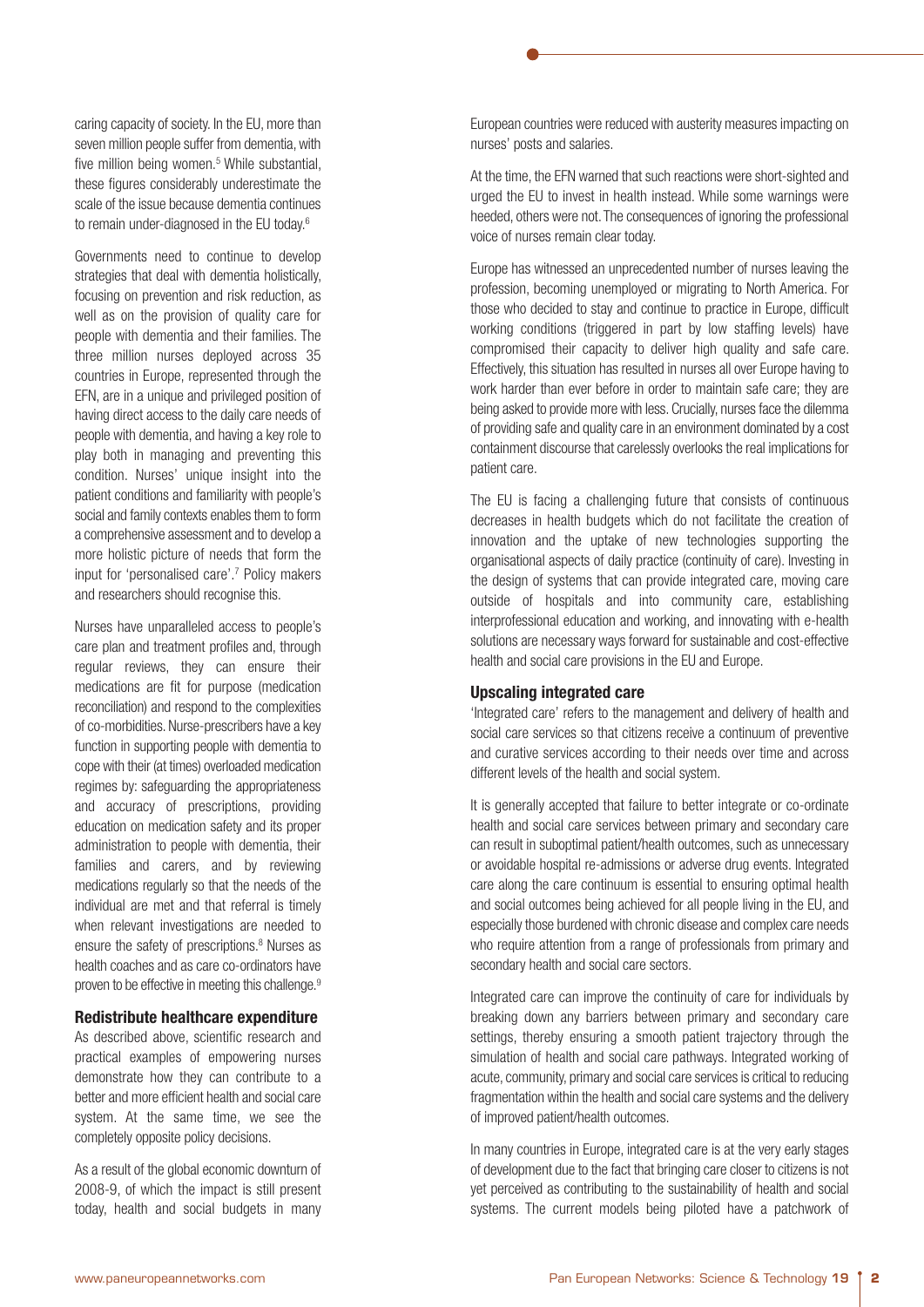components, and there is a distinct sense of anxiety surrounding the perceived giving up of power.

By contrast, investing in community care and in its nursing workforce will help to deliver positive health and wellbeing outcomes and increase the quality of care while improving cost-effectiveness, as well as freeing up hospitals to provide more acute and specialised care when needed. Community care is not a competitor of hospital care; instead, both ecosystems are complementary and should merge into an integrated ecosystem driven by continuity of care.

A renewed focus on delivering health and social care in the community implies the need for an appropriately designed frontline community nursing workforce composition at the interface of health and social care services. This is instrumental in co-ordinating care pathways and promoting a healthier population that is empowered and able to live independently.

# **Managing complexity**

Within the contexts of tighter health budgets and rising demands for high quality and safe care, advanced roles for nurses have proven to be necessary to make the best use of the available resources while enhancing quality. Advanced roles are seen as the way forward to improving access to care and patient outcomes, containing providerrelated costs, and improving recruitment and retention rates through enhanced career prospects for nurses.

Research identifies a range of positive outcomes from Advanced Nurse Practitioners (ANPs), particularly on patients' health status, quality of life, quality of care, patient satisfaction, length of stay and costs.<sup>10</sup> A study commissioned by the Organisation for Economic Co-operation and Development (OECD),<sup>11</sup> including 12 European countries, showed that there is an increasing uptake of advanced roles in Europe. APNs are seen as good value for money and a solution to bridging short-term workforce challenges.

The majority of countries in Europe already have ANPs working within their health and social care systems, even if most of the time this category is not recognised/regulated as such. To date, three European countries have established regulations for APNs: Finland, Ireland and the Netherlands.

However, most countries have already developed relevant postgraduate education for registered nurses to enable them to develop their competencies and advance their career. Master's degrees in advanced practice nursing are now available in most countries, although these do not always lead to registration as APNs.

The advanced competencies acquired by APNs go way beyond the competencies for general care nurses in the Directive on Recognition of Professional Qualifications and include leadership and management skills, autonomous practice and decision making, collaborative working, chronic disease management, expert clinical knowledge, and commitment to education, research and development. In some member states, APNs have extended roles with a legally defined scope of practice, such as prescribing. Notably, the practice of nurse prescribing – which has been successfully developed in a number of countries – clearly requires advanced skills for nurses, including e-skills.

# **Nurse e-prescribing**

The main objective of nurse e-prescribing is to improve patient and drug safety and to make the prescribing and dispensing of medicines easier and more efficient, slowing down the unattainable demand for physicians.

Ireland was the first EU country to propose and endorse nurse e-prescribing (2006). The process across member states is still in its infancy and, to date, Finland, Ireland, the Netherlands, Sweden, Spain and the UK have implemented or have started the implementation process. This demonstrates an increasing acknowledgement of the benefits of having nurse prescribers within national healthcare systems. Few EU countries report that they have a fully operational e-prescribing system implemented at a national level, yet it would appear that most are in various stages of deployment, although jurisdictional conditions relating to prescribing varies across member states.

Nurse prescribing has numerous benefits, including improved services to patients through reduced waiting times and the more efficient and effective utilisation of the skills of nurses, all of which lead to better patient outcomes. With the introduction of e-prescribing solutions this movement is expected to grow further, although policy makers and politicians educated in the old medical model could be perceived as a barrier to innovation.

Different workforce planning configurations, as well as a shift in professional scope of practice, predict the expanding role of the nurse to come to include registered nurse prescribers, and to include e-prescribing, as a priority. Whilst legal, organisational and educational conditions are required to be in place across differing countries, shared challenges relating to efficiency, tackling the shortage of physicians and unmet medication needs necessitate the expansion of nurse prescribing in Europe. Furthermore, nurse prescribing can have a positive impact on combatting antimicrobial resistance (AMR), a huge challenge for all health systems in the EU and Europe.

### **Gender sensitive policy design**

Developing greater cohesion in models of integrated and continuity of care implies giving a gender approach to the scaling-up of its design. Traditionally, healthcare has not taken any gender aspects into account, and